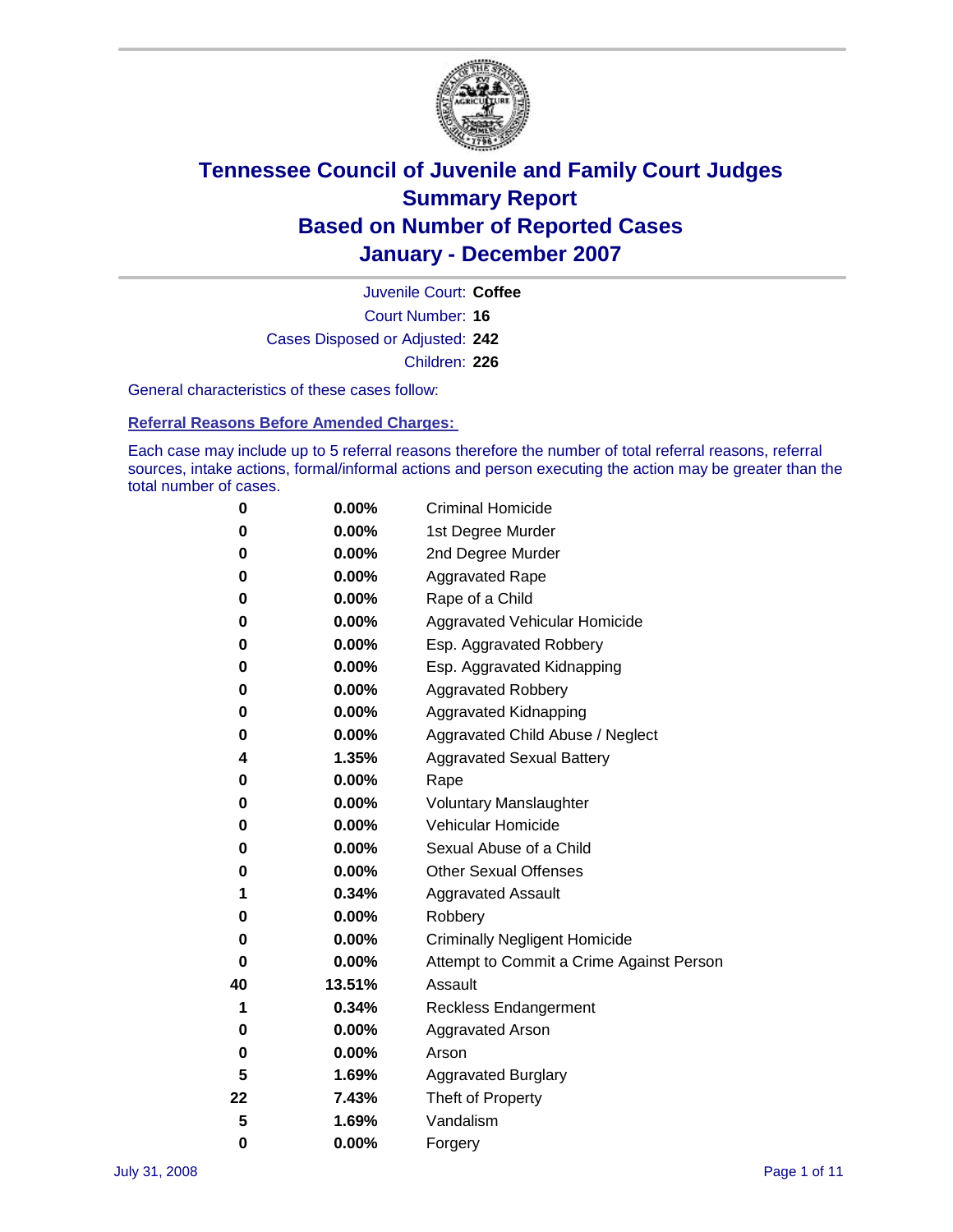

Court Number: **16** Juvenile Court: **Coffee** Cases Disposed or Adjusted: **242** Children: **226**

#### **Referral Reasons Before Amended Charges:**

Each case may include up to 5 referral reasons therefore the number of total referral reasons, referral sources, intake actions, formal/informal actions and person executing the action may be greater than the total number of cases.

| 0           | 0.00%    | <b>Worthless Checks</b>                                     |
|-------------|----------|-------------------------------------------------------------|
| 0           | 0.00%    | Illegal Possession / Fraudulent Use of Credit / Debit Cards |
| 8           | 2.70%    | <b>Burglary</b>                                             |
| 0           | $0.00\%$ | Unauthorized Use of a Vehicle                               |
| 1           | 0.34%    | <b>Cruelty to Animals</b>                                   |
| 0           | 0.00%    | Sale of Controlled Substances                               |
| 0           | 0.00%    | <b>Other Drug Offenses</b>                                  |
| 25          | 8.45%    | <b>Possession of Controlled Substances</b>                  |
| 0           | 0.00%    | <b>Criminal Attempt</b>                                     |
| 0           | 0.00%    | Carrying Weapons on School Property                         |
| 6           | 2.03%    | Unlawful Carrying / Possession of a Weapon                  |
| 1           | 0.34%    | <b>Evading Arrest</b>                                       |
| 0           | 0.00%    | Escape                                                      |
| 1           | 0.34%    | Driving Under Influence (DUI)                               |
| 16          | 5.41%    | Possession / Consumption of Alcohol                         |
| 1           | 0.34%    | Resisting Stop, Frisk, Halt, Arrest or Search               |
| 0           | 0.00%    | <b>Aggravated Criminal Trespass</b>                         |
| 2           | 0.68%    | Harassment                                                  |
| 0           | 0.00%    | Failure to Appear                                           |
| 1           | 0.34%    | Filing a False Police Report                                |
| 1           | 0.34%    | Criminal Impersonation                                      |
| 2           | 0.68%    | <b>Disorderly Conduct</b>                                   |
| 0           | 0.00%    | <b>Criminal Trespass</b>                                    |
| 4           | 1.35%    | <b>Public Intoxication</b>                                  |
| 0           | 0.00%    | Gambling                                                    |
| 22          | 7.43%    | <b>Traffic</b>                                              |
| $\mathbf 2$ | 0.68%    | Local Ordinances                                            |
| 0           | 0.00%    | Violation of Wildlife Regulations                           |
| 0           | 0.00%    | Contempt of Court                                           |
| 32          | 10.81%   | Violation of Probation                                      |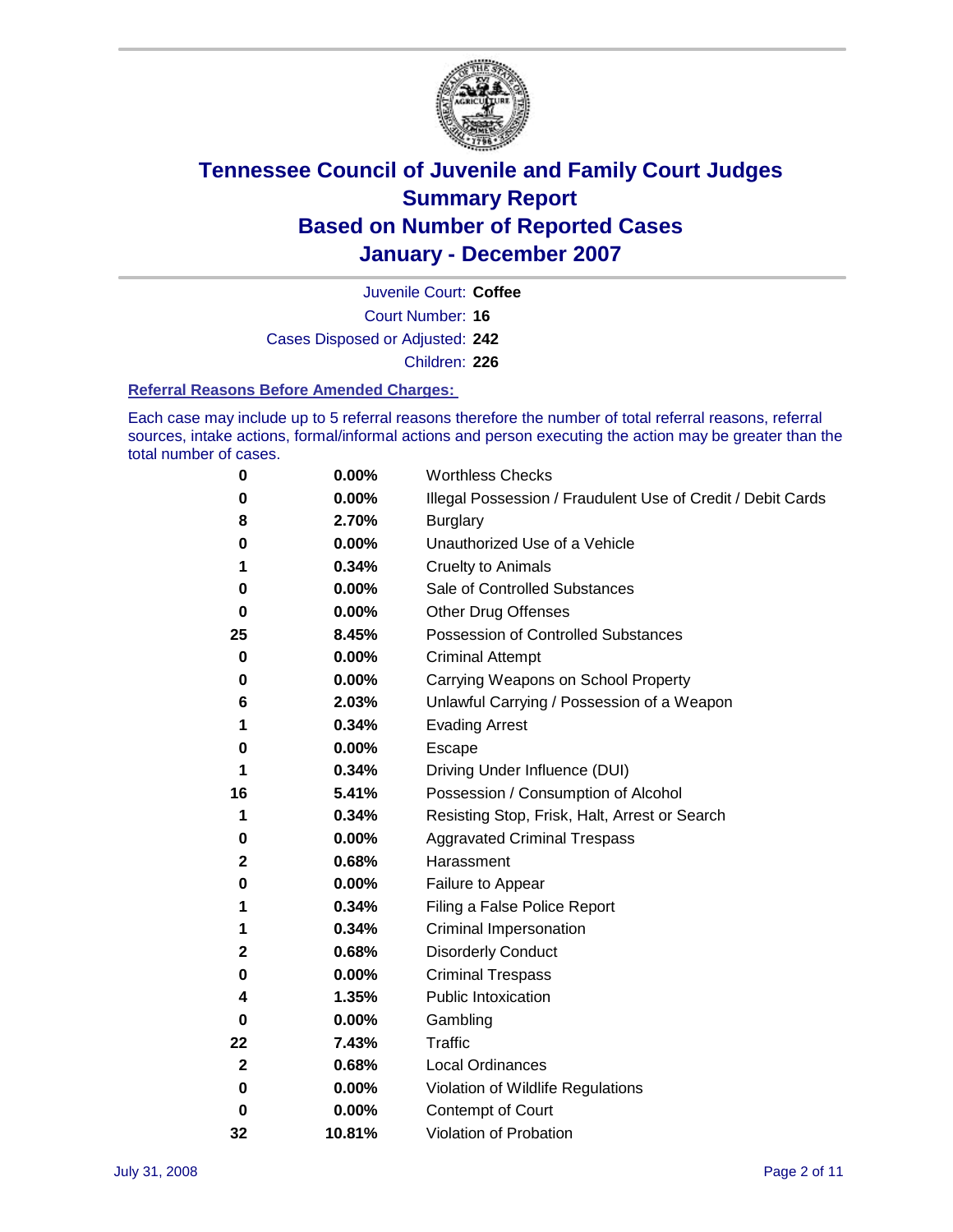

Court Number: **16** Juvenile Court: **Coffee** Cases Disposed or Adjusted: **242** Children: **226**

#### **Referral Reasons Before Amended Charges:**

Each case may include up to 5 referral reasons therefore the number of total referral reasons, referral sources, intake actions, formal/informal actions and person executing the action may be greater than the total number of cases.

| 0   | 0.00%   | Violation of Aftercare                 |
|-----|---------|----------------------------------------|
| 45  | 15.20%  | Unruly Behavior                        |
| 35  | 11.82%  | Truancy                                |
| 9   | 3.04%   | In-State Runaway                       |
| 0   | 0.00%   | Out-of-State Runaway                   |
| 0   | 0.00%   | Possession of Tobacco Products         |
| 0   | 0.00%   | Violation of a Valid Court Order       |
|     | 0.34%   | Violation of Curfew                    |
| 0   | 0.00%   | Sexually Abused Child                  |
| 0   | 0.00%   | <b>Physically Abused Child</b>         |
| 0   | 0.00%   | Dependency / Neglect                   |
| 0   | 0.00%   | <b>Termination of Parental Rights</b>  |
| 0   | 0.00%   | <b>Violation of Pretrial Diversion</b> |
| 0   | 0.00%   | Violation of Informal Adjustment       |
| 0   | 0.00%   | <b>Judicial Review</b>                 |
| 0   | 0.00%   | <b>Administrative Review</b>           |
| 0   | 0.00%   | <b>Foster Care Review</b>              |
| 0   | 0.00%   | Custody                                |
| 0   | 0.00%   | Visitation                             |
| 0   | 0.00%   | Paternity / Legitimation               |
| 0   | 0.00%   | <b>Child Support</b>                   |
| 0   | 0.00%   | <b>Request for Medical Treatment</b>   |
| 0   | 0.00%   | <b>Consent to Marry</b>                |
| 3   | 1.01%   | Other                                  |
| 296 | 100.00% | <b>Total Referrals</b>                 |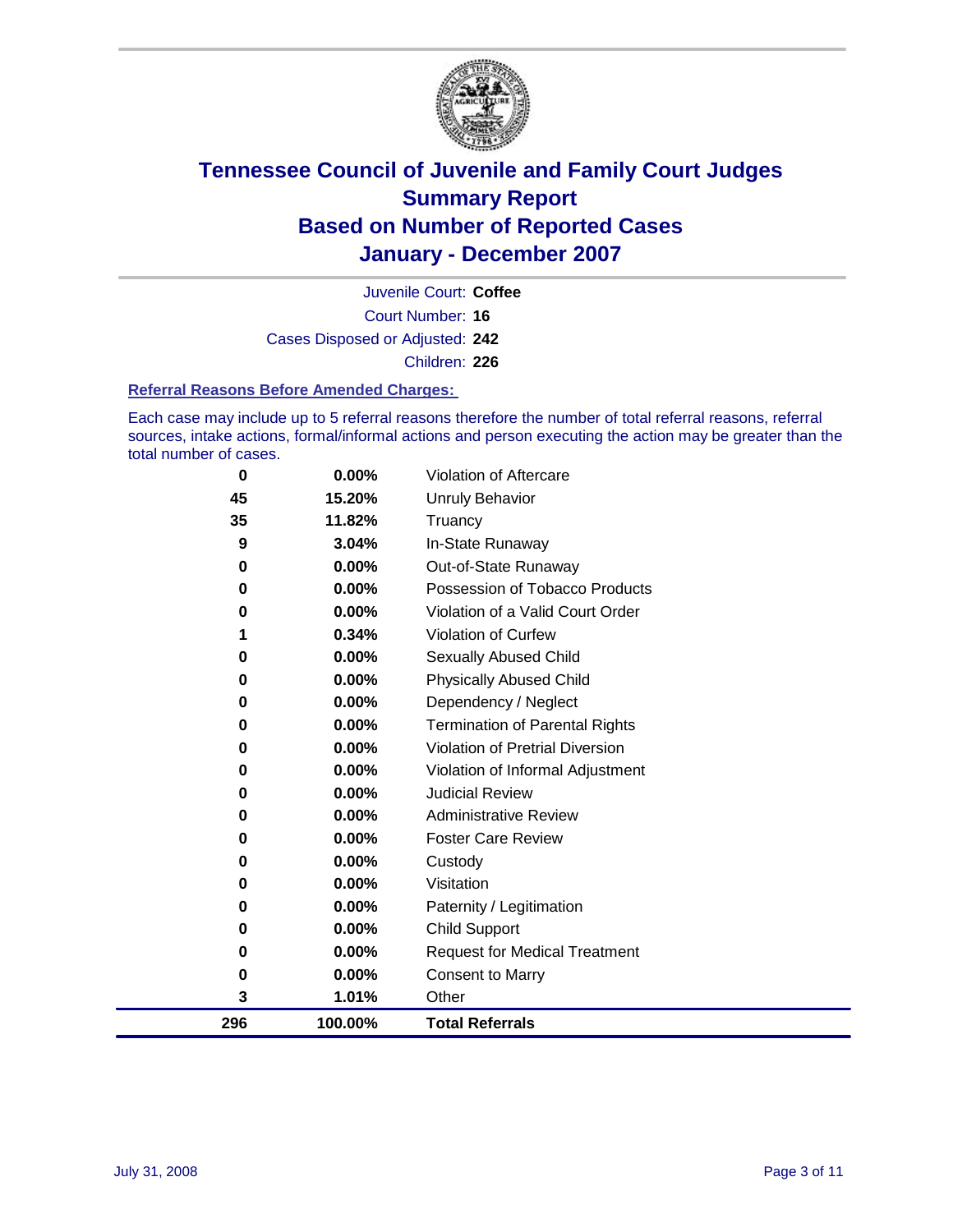

|                            | Juvenile Court: Coffee          |  |
|----------------------------|---------------------------------|--|
|                            | Court Number: 16                |  |
|                            | Cases Disposed or Adjusted: 242 |  |
|                            | Children: 226                   |  |
| <b>Referral Sources: 1</b> |                                 |  |
|                            |                                 |  |

### **62.16%** Law Enforcement **11.82%** Parents **0.00%** Relatives **0.00%** Self **14.19%** School **0.00%** CSA **3.38%** DCS **0.00%** Other State Department **0.00%** District Attorney's Office **8.45%** Court Staff **0.00%** Social Agency **0.00%** Other Court **0.00%** Victim **0.00%** Child & Parent **0.00%** Hospital **0.00%** Unknown **0.00%** Other **100.00% Total Referral Sources**

#### **Age of Child at Referral: 2**

| 226 | 100.00% | <b>Total Child Count</b> |
|-----|---------|--------------------------|
| 0   | 0.00%   | Unknown / Not Reported   |
| 0   | 0.00%   | Ages 19 and Over         |
| 75  | 33.19%  | Ages 17 through 18       |
| 99  | 43.81%  | Ages 15 through 16       |
| 39  | 17.26%  | Ages 13 through 14       |
| 9   | 3.98%   | Ages 11 through 12       |
| 4   | 1.77%   | Ages 10 and Under        |
|     |         |                          |

<sup>1</sup> If different than number of Referral Reasons (296), verify accuracy of your court's data.

<sup>2</sup> One child could be counted in multiple categories, verify accuracy of your court's data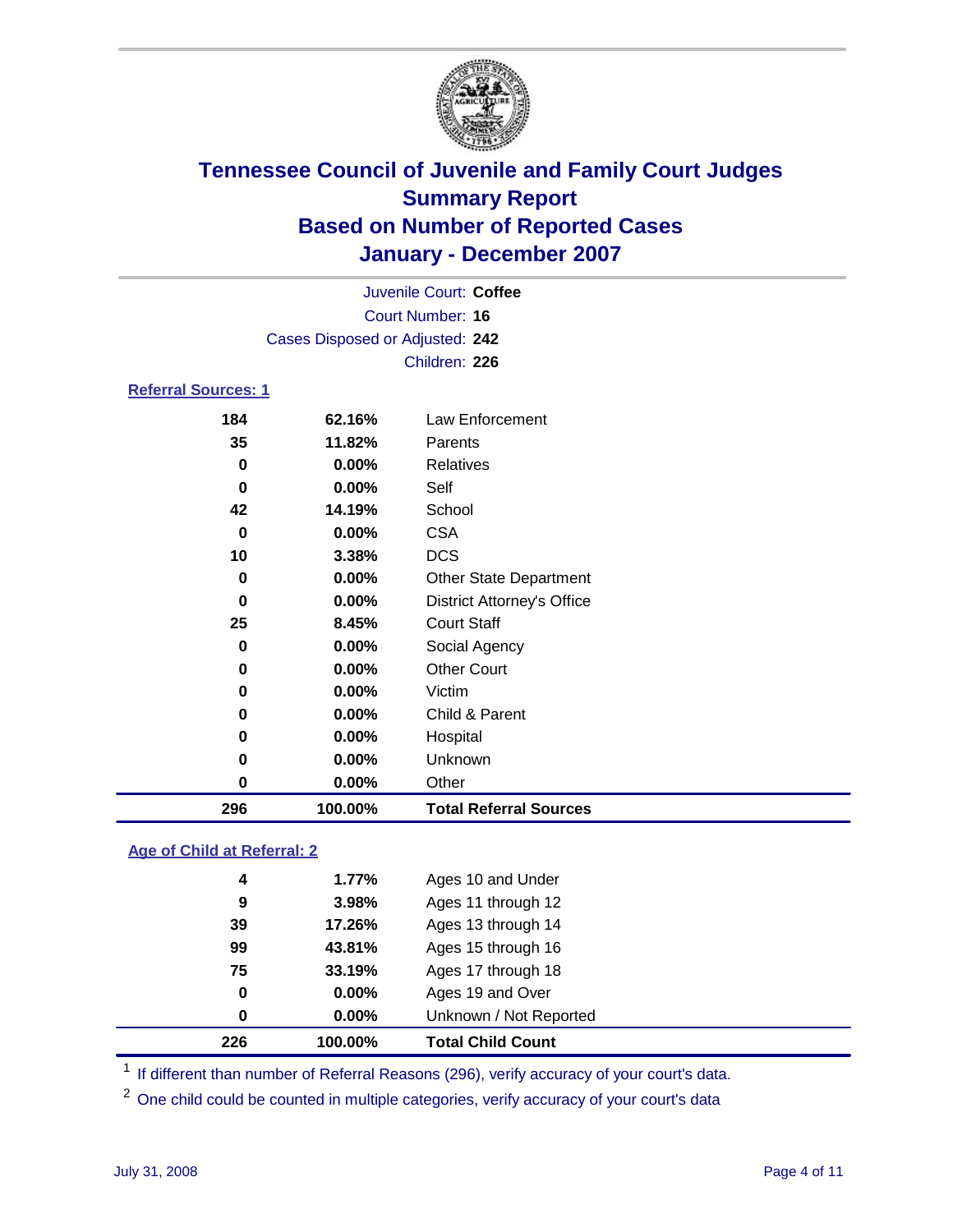

| Juvenile Court: Coffee                  |                                 |                          |  |  |
|-----------------------------------------|---------------------------------|--------------------------|--|--|
|                                         | Court Number: 16                |                          |  |  |
|                                         | Cases Disposed or Adjusted: 242 |                          |  |  |
|                                         |                                 | Children: 226            |  |  |
| Sex of Child: 1                         |                                 |                          |  |  |
| 160                                     | 70.80%                          | Male                     |  |  |
| 66                                      | 29.20%                          | Female                   |  |  |
| $\bf{0}$                                | 0.00%                           | Unknown                  |  |  |
| 226                                     | 100.00%                         | <b>Total Child Count</b> |  |  |
| Race of Child: 1                        |                                 |                          |  |  |
| 220                                     | 97.35%                          | White                    |  |  |
| 6                                       | 2.65%                           | African American         |  |  |
| 0                                       | 0.00%                           | Native American          |  |  |
| 0                                       | 0.00%                           | Asian                    |  |  |
| 0                                       | 0.00%                           | Mixed                    |  |  |
| $\bf{0}$                                | 0.00%                           | Unknown                  |  |  |
| 226                                     | 100.00%                         | <b>Total Child Count</b> |  |  |
| <b>Hispanic Origin: 1</b>               |                                 |                          |  |  |
| 6                                       | 2.65%                           | Yes                      |  |  |
| 209                                     | 92.48%                          | <b>No</b>                |  |  |
| 11                                      | 4.87%                           | Unknown                  |  |  |
| 226                                     | 100.00%                         | <b>Total Child Count</b> |  |  |
| <b>School Enrollment of Children: 1</b> |                                 |                          |  |  |
| 119                                     | 52.65%                          | Yes                      |  |  |
| $\bf{0}$                                | 0.00%                           | No                       |  |  |
| 107                                     | 47.35%                          | Unknown                  |  |  |
| 226                                     | 100.00%                         | <b>Total Child Count</b> |  |  |

One child could be counted in multiple categories, verify accuracy of your court's data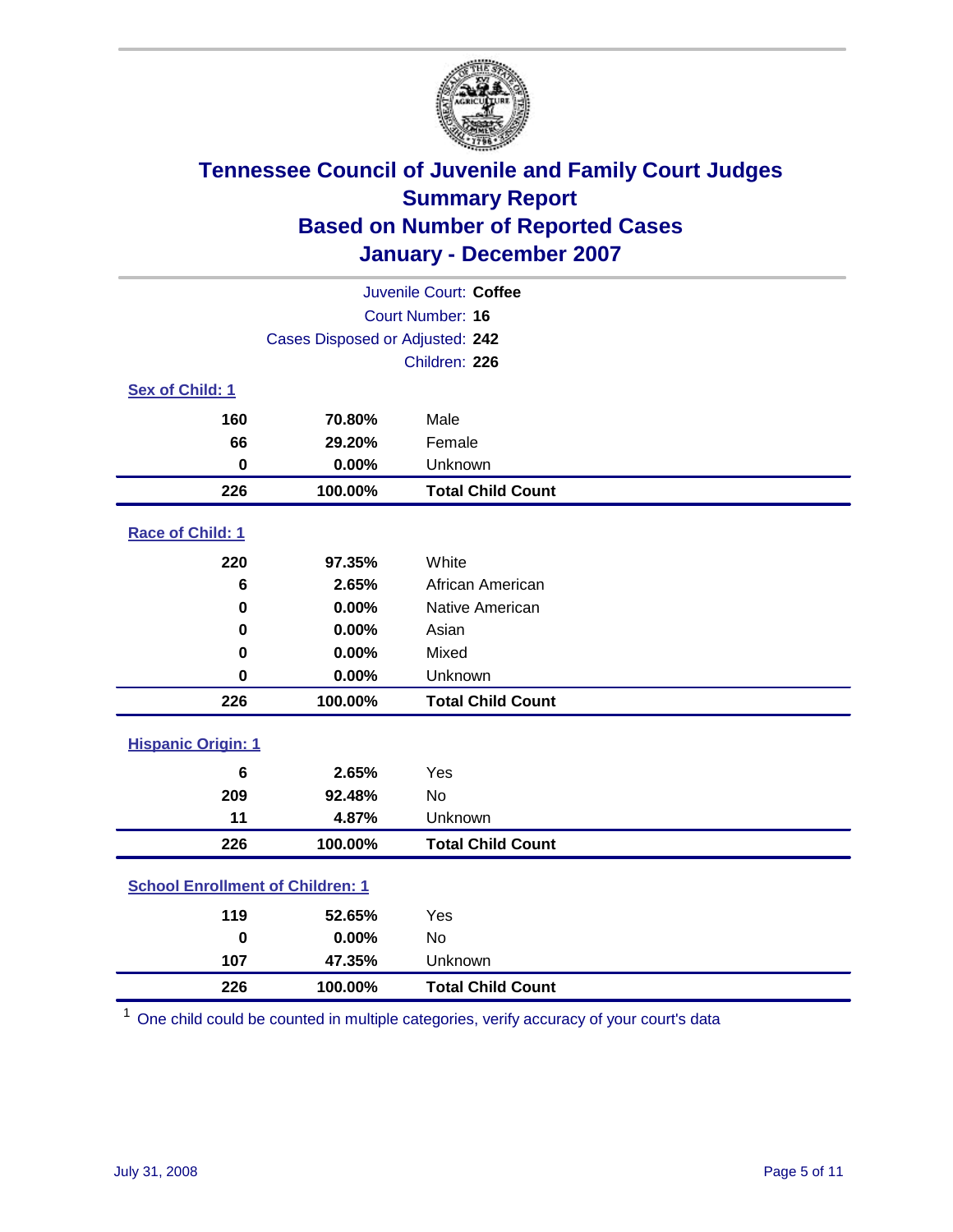

Court Number: **16** Juvenile Court: **Coffee** Cases Disposed or Adjusted: **242** Children: **226 Living Arrangement of Child at Time of Referral: 1 17.70%** With Both Biological Parents

| 226 | 100.00%  | <b>Total Child Count</b>             |
|-----|----------|--------------------------------------|
| 0   | 0.00%    | Other                                |
| 106 | 46.90%   | Unknown                              |
| 0   | $0.00\%$ | Independent                          |
| 0   | $0.00\%$ | In an Institution                    |
| 0   | $0.00\%$ | In a Residential Center              |
| 0   | $0.00\%$ | In a Group Home                      |
| 0   | $0.00\%$ | With Foster Family                   |
| 3   | 1.33%    | <b>With Adoptive Parents</b>         |
| 3   | $1.33\%$ | <b>With Relatives</b>                |
| 0   | $0.00\%$ | <b>With Father</b>                   |
| 60  | 26.55%   | <b>With Mother</b>                   |
| 14  | 6.19%    | With Mother and Stepfather           |
| 0   | $0.00\%$ | With Father and Stepmother           |
| 40  | 17.70%   | <i>vvith Both Biological Parents</i> |

#### **Type of Detention: 2**

| 242 | 100.00%  | <b>Total Detention Count</b> |  |
|-----|----------|------------------------------|--|
| 0   | $0.00\%$ | Other                        |  |
| 231 | 95.45%   | Does Not Apply               |  |
| 0   | $0.00\%$ | <b>Unknown</b>               |  |
| 0   | 0.00%    | Psychiatric Hospital         |  |
| 0   | $0.00\%$ | Jail - No Separation         |  |
| 0   | $0.00\%$ | Jail - Partial Separation    |  |
| 0   | $0.00\%$ | Jail - Complete Separation   |  |
| 11  | 4.55%    | Juvenile Detention Facility  |  |
| 0   | $0.00\%$ | Non-Secure Placement         |  |
|     |          |                              |  |

<sup>1</sup> One child could be counted in multiple categories, verify accuracy of your court's data

<sup>2</sup> If different than number of Cases (242) verify accuracy of your court's data.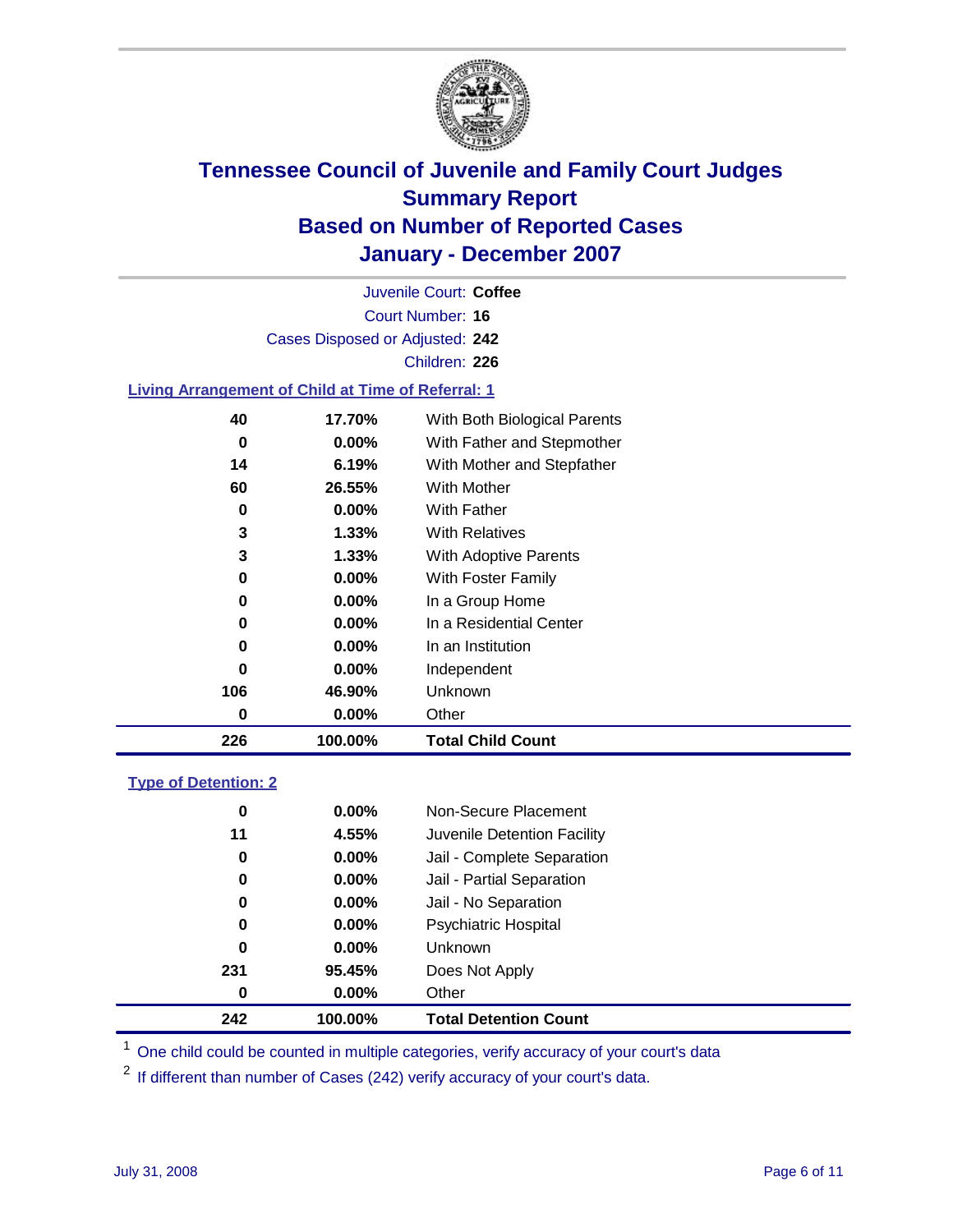

|                                                    | Juvenile Court: Coffee          |                                      |  |  |  |
|----------------------------------------------------|---------------------------------|--------------------------------------|--|--|--|
|                                                    | Court Number: 16                |                                      |  |  |  |
|                                                    | Cases Disposed or Adjusted: 242 |                                      |  |  |  |
|                                                    |                                 | Children: 226                        |  |  |  |
| <b>Placement After Secure Detention Hearing: 1</b> |                                 |                                      |  |  |  |
| 0                                                  | 0.00%                           | Returned to Prior Living Arrangement |  |  |  |
| $\bf{0}$                                           | 0.00%                           | Juvenile Detention Facility          |  |  |  |
| $\bf{0}$                                           | 0.00%                           | Jail                                 |  |  |  |
| 0                                                  | 0.00%                           | Shelter / Group Home                 |  |  |  |
| 1                                                  | 0.41%                           | <b>Foster Family Home</b>            |  |  |  |
| $\bf{0}$                                           | 0.00%                           | Psychiatric Hospital                 |  |  |  |
| $\mathbf{2}$                                       | 0.83%                           | Unknown / Not Reported               |  |  |  |
| 239                                                | 98.76%                          | Does Not Apply                       |  |  |  |
| $\bf{0}$                                           | 0.00%                           | Other                                |  |  |  |
| 242                                                | 100.00%                         | <b>Total Placement Count</b>         |  |  |  |
| <b>Intake Actions: 2</b>                           |                                 |                                      |  |  |  |
| 276                                                | 93.24%                          | <b>Petition Filed</b>                |  |  |  |
| $\bf{0}$                                           | 0.00%                           | <b>Motion Filed</b>                  |  |  |  |
| 20                                                 | 6.76%                           | <b>Citation Processed</b>            |  |  |  |
| 0                                                  | 0.00%                           | Notification of Paternity Processed  |  |  |  |
| 0                                                  | 0.00%                           | Scheduling of Judicial Review        |  |  |  |
| 0                                                  | 0.00%                           | Scheduling of Administrative Review  |  |  |  |
| 0                                                  | 0.00%                           | Scheduling of Foster Care Review     |  |  |  |
| $\bf{0}$                                           |                                 | Unknown                              |  |  |  |
|                                                    | 0.00%                           |                                      |  |  |  |
| 0                                                  | 0.00%                           | Does Not Apply                       |  |  |  |
| $\bf{0}$                                           | 0.00%                           | Other                                |  |  |  |

<sup>1</sup> If different than number of Cases (242) verify accuracy of your court's data.

<sup>2</sup> If different than number of Referral Reasons (296), verify accuracy of your court's data.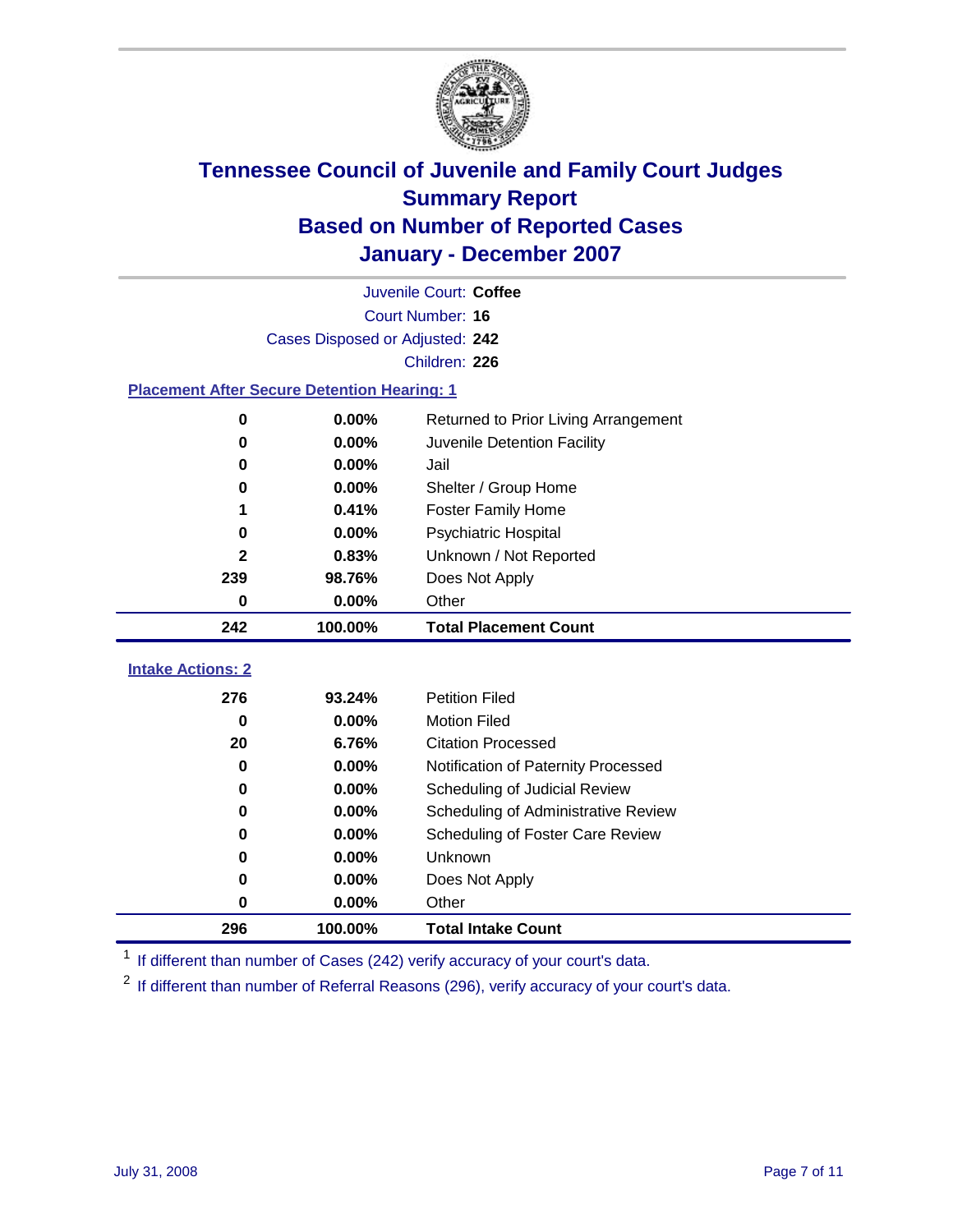

Court Number: **16** Juvenile Court: **Coffee** Cases Disposed or Adjusted: **242** Children: **226**

#### **Last Grade Completed by Child: 1**

| $\mathbf 0$  | 0.00%   | Too Young for School     |
|--------------|---------|--------------------------|
| $\mathbf 0$  | 0.00%   | Preschool                |
| $\bf{0}$     | 0.00%   | Kindergarten             |
| 0            | 0.00%   | 1st Grade                |
| 1            | 0.44%   | 2nd Grade                |
| $\mathbf{2}$ | 0.88%   | 3rd Grade                |
| $\bf{0}$     | 0.00%   | 4th Grade                |
| 3            | 1.33%   | 5th Grade                |
| 6            | 2.65%   | 6th Grade                |
| 5            | 2.21%   | 7th Grade                |
| 22           | 9.73%   | 8th Grade                |
| 22           | 9.73%   | 9th Grade                |
| 20           | 8.85%   | 10th Grade               |
| 9            | 3.98%   | 11th Grade               |
|              | 0.44%   | 12th Grade               |
| 0            | 0.00%   | Non-Graded Special Ed    |
| $\mathbf 0$  | 0.00%   | <b>GED</b>               |
| 0            | 0.00%   | Graduated                |
| $\bf{0}$     | 0.00%   | Never Attended School    |
| 135          | 59.73%  | Unknown                  |
| $\bf{0}$     | 0.00%   | Other                    |
| 226          | 100.00% | <b>Total Child Count</b> |

### **Enrolled in Special Education: 1**

<sup>1</sup> One child could be counted in multiple categories, verify accuracy of your court's data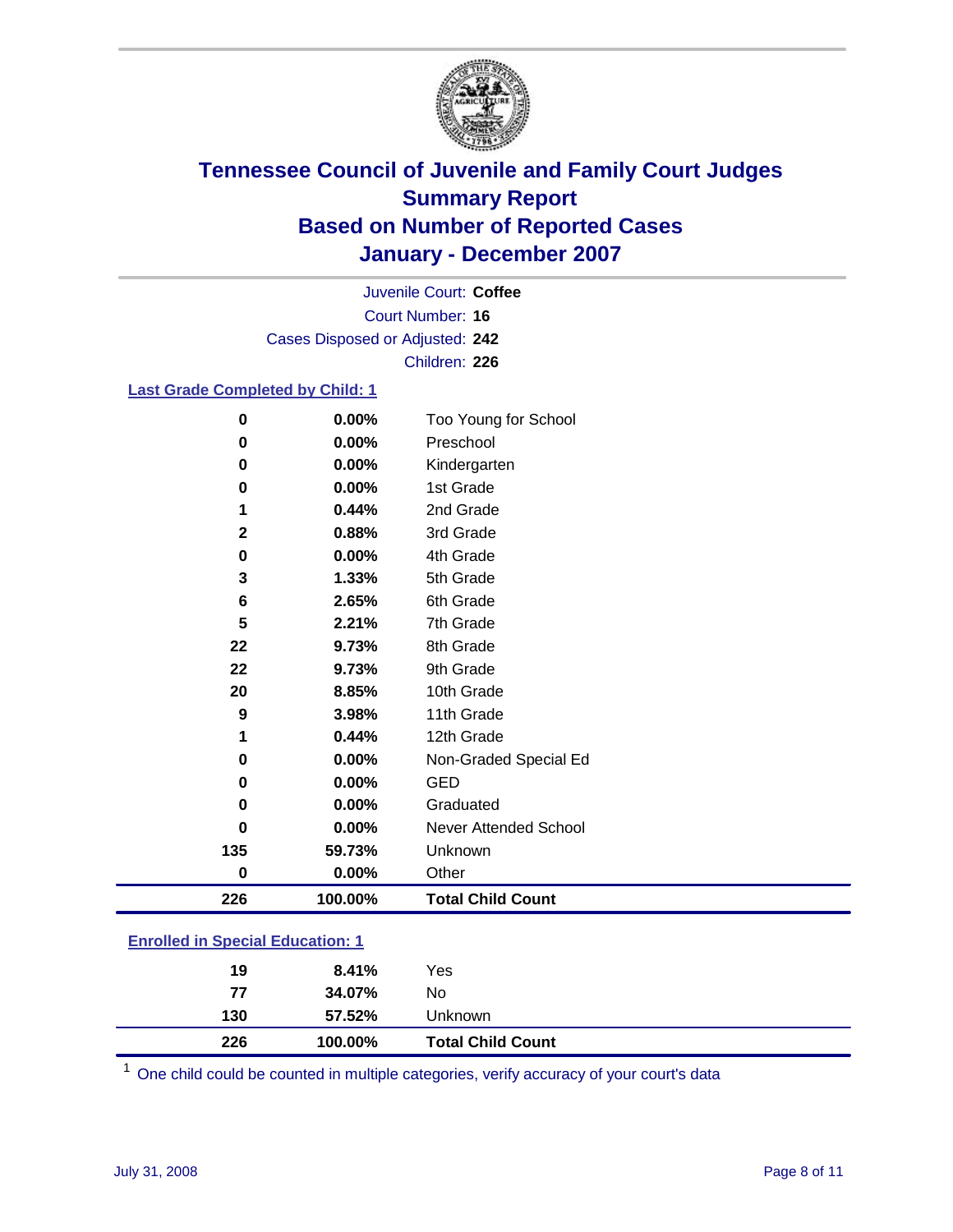

| Juvenile Court: Coffee       |                                 |                           |  |  |  |
|------------------------------|---------------------------------|---------------------------|--|--|--|
|                              | Court Number: 16                |                           |  |  |  |
|                              | Cases Disposed or Adjusted: 242 |                           |  |  |  |
|                              | Children: 226                   |                           |  |  |  |
| <b>Action Executed By: 1</b> |                                 |                           |  |  |  |
| 296                          | 100.00%                         | Judge                     |  |  |  |
| 0                            | $0.00\%$                        | Referee                   |  |  |  |
| 0                            | $0.00\%$                        | <b>YSO</b>                |  |  |  |
| 0                            | 0.00%                           | Other                     |  |  |  |
| 0                            | 0.00%                           | Unknown / Not Reported    |  |  |  |
| 296                          | 100.00%                         | <b>Total Action Count</b> |  |  |  |

### **Formal / Informal Actions: 1**

| 60  | 20.27%   | Dismissed                                        |
|-----|----------|--------------------------------------------------|
| 0   | $0.00\%$ | Retired / Nolle Prosequi                         |
| 108 | 36.49%   | <b>Complaint Substantiated Delinquent</b>        |
| 74  | 25.00%   | <b>Complaint Substantiated Status Offender</b>   |
| 2   | 0.68%    | <b>Complaint Substantiated Dependent/Neglect</b> |
| 0   | $0.00\%$ | <b>Complaint Substantiated Abused</b>            |
| 0   | $0.00\%$ | <b>Complaint Substantiated Mentally III</b>      |
| 52  | 17.57%   | Informal Adjustment                              |
| 0   | 0.00%    | <b>Pretrial Diversion</b>                        |
| 0   | $0.00\%$ | <b>Transfer to Adult Court Hearing</b>           |
| 0   | $0.00\%$ | Charges Cleared by Transfer to Adult Court       |
| 0   | $0.00\%$ | Special Proceeding                               |
| 0   | $0.00\%$ | <b>Review Concluded</b>                          |
| 0   | $0.00\%$ | Case Held Open                                   |
| 0   | $0.00\%$ | Other                                            |
| 0   | 0.00%    | Unknown / Not Reported                           |
| 296 | 100.00%  | <b>Total Action Count</b>                        |

<sup>1</sup> If different than number of Referral Reasons (296), verify accuracy of your court's data.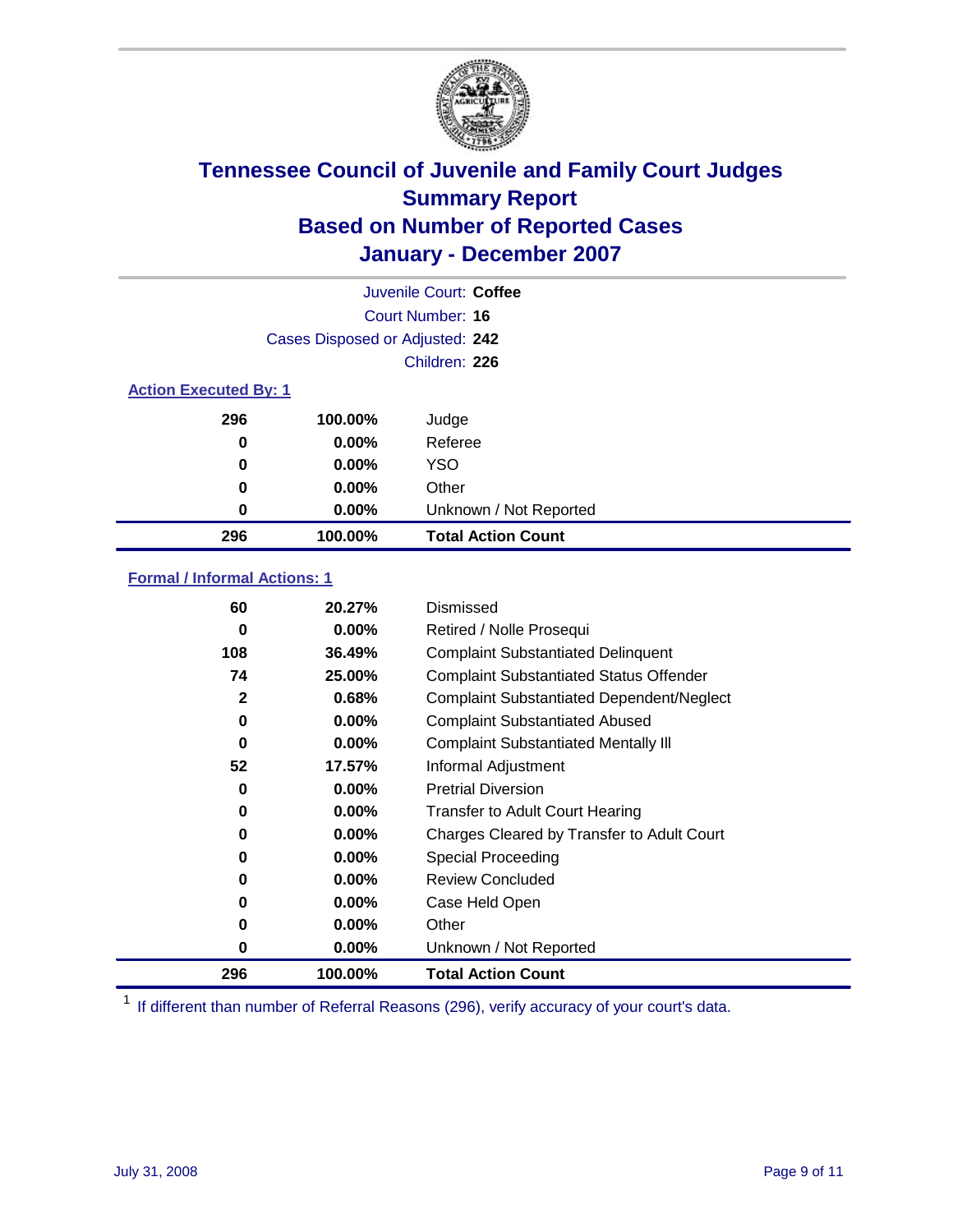

|                       |                                 | Juvenile Court: Coffee                                |
|-----------------------|---------------------------------|-------------------------------------------------------|
|                       |                                 | <b>Court Number: 16</b>                               |
|                       | Cases Disposed or Adjusted: 242 |                                                       |
|                       |                                 | Children: 226                                         |
| <b>Case Outcomes:</b> |                                 | There can be multiple outcomes for one child or case. |
| 48                    | 9.98%                           | <b>Case Dismissed</b>                                 |
| 0                     | 0.00%                           | Case Retired or Nolle Prosequi                        |
| 0                     | 0.00%                           | Warned / Counseled                                    |
| 0                     | 0.00%                           | <b>Held Open For Review</b>                           |
| 131                   | 27.23%                          | Supervision / Probation to Juvenile Court             |
| 1                     | 0.21%                           | <b>Probation to Parents</b>                           |
| 0                     | 0.00%                           | Referral to Another Entity for Supervision / Service  |
| 3                     | 0.62%                           | Referred for Mental Health Counseling                 |
| 11                    | 2.29%                           | Referred for Alcohol and Drug Counseling              |
| 0                     | 0.00%                           | Referred to Alternative School                        |
| 0                     | 0.00%                           | Referred to Private Child Agency                      |
| 12                    | 2.49%                           | Referred to Defensive Driving School                  |
| 0                     | 0.00%                           | Referred to Alcohol Safety School                     |
| 0                     | 0.00%                           | Referred to Juvenile Court Education-Based Program    |
| 3                     | 0.62%                           | Driver's License Held Informally                      |
| 0                     | 0.00%                           | <b>Voluntary Placement with DMHMR</b>                 |
| 0                     | 0.00%                           | Private Mental Health Placement                       |
| 0                     | 0.00%                           | <b>Private MR Placement</b>                           |
| 0                     | 0.00%                           | Placement with City/County Agency/Facility            |
| 0                     | 0.00%                           | Placement with Relative / Other Individual            |
| 33                    | 6.86%                           | Fine                                                  |
| 26                    | 5.41%                           | <b>Public Service</b>                                 |
| 6                     | 1.25%                           | Restitution                                           |
| 0                     | 0.00%                           | <b>Runaway Returned</b>                               |
| 4                     | 0.83%                           | No Contact Order                                      |
| 0                     | 0.00%                           | Injunction Other than No Contact Order                |
|                       | 0.21%                           | <b>House Arrest</b>                                   |
| 0                     | 0.00%                           | <b>Court Defined Curfew</b>                           |
| 0                     | 0.00%                           | Dismissed from Informal Adjustment                    |
| 0                     | 0.00%                           | <b>Dismissed from Pretrial Diversion</b>              |
| 0                     | 0.00%                           | Released from Probation                               |
| 0                     | 0.00%                           | <b>Transferred to Adult Court</b>                     |
| 0                     | 0.00%                           | <b>DMHMR Involuntary Commitment</b>                   |